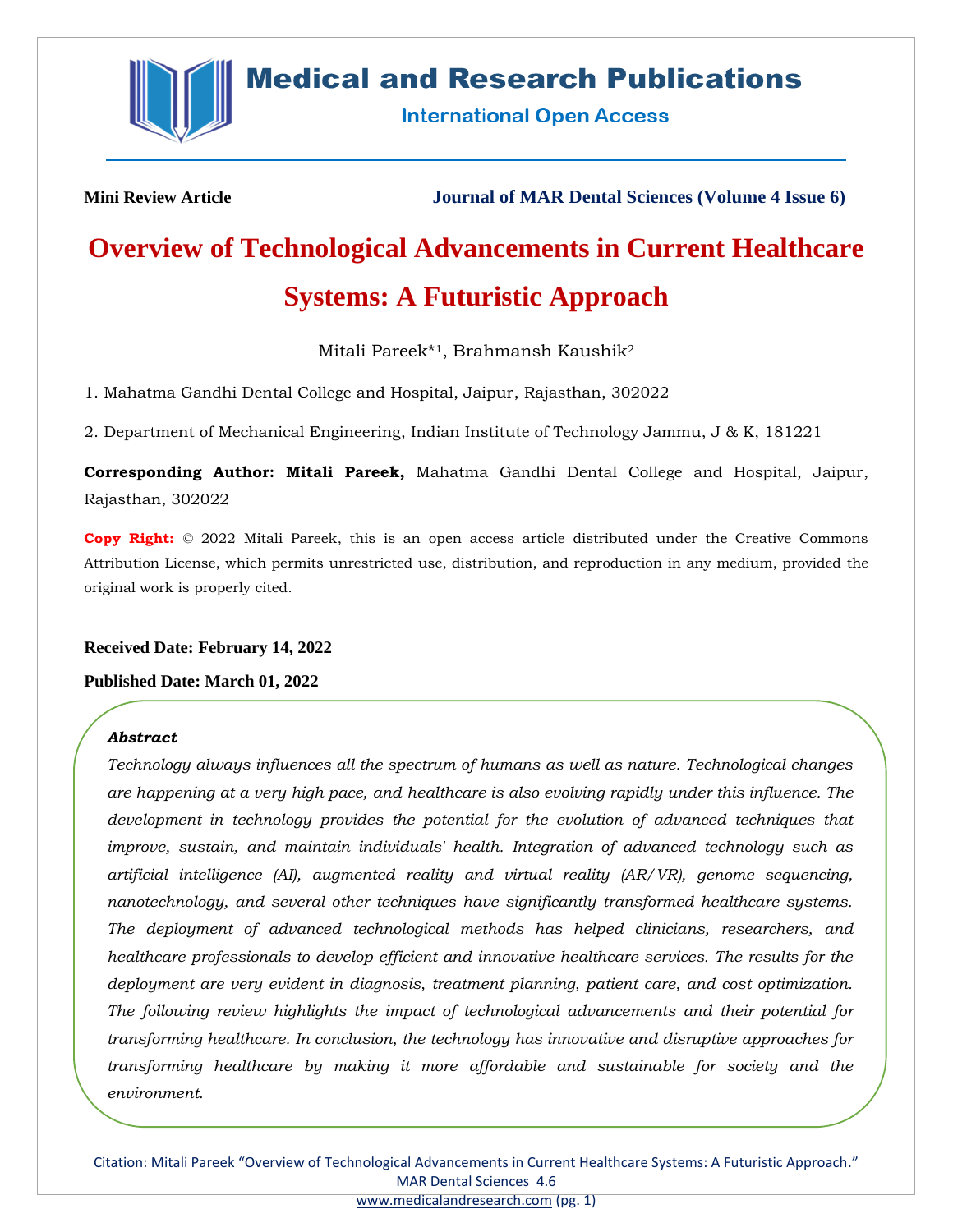#### **Introduction**

The influence of technology changed healthcare entirely in the last few years. Incorporating information technology in healthcare has shown excellent results in improving quality care, enhancing disease monitoring, and reducing medication errors [1]. The doctors can now diagnose the disease quickly, and the treatment also becomes effective and affordable. The inclusion of artificial intelligence (AI) provides a better insight into conditions to doctors, thus ensuring a proper treatment line. The AI- enabled chatbots help humans in the treatment for the disease from home. Integration of different technological advancements like augmented reality, cloud-based databases, 3D printing technology helps make healthcare more personalized and handier. Wearable device with several sensors provides an overall view of health on smartphones these days. In the hospitals, the deployment of robot-based nursing staff is under development, which will reduce the risk of infection in nursing staff taking care of patients. Engineers and contributors to technology need to analyze the dynamics of the effective approach of technology and its need for adoption in the healthcare system [2]. These technological enhancements are making healthcare more affordable, faster, and more efficient than the classical methods. Moreover, digitalization in healthcare and the incorporation of recent technical aids will help provide an evidencebased approach that will help make better clinical decisions and enhance preventive patient care and immunization [3]. In this review, several technological advancements are discussed in the following paragraphs that have transformed healthcare in the last few years.

#### **TOPICS OF INTEREST**

#### **Cloud Integration in Healthcare**

Cloud integration and data analytics are game-changers in the healthcare segment. Healthcare data is tremendously growing in the form of electronic records, and digital images serve to be a good fit for cloud system storage [4]. The complete data of patients from the diagnosis and the line of treatment followed is stored. This data can be used to train the machine learning models and artificial intelligence models to predict and analyze the disease progression. Data from thousands of cases of a particular disease will also help develop disease-specific drugs and formulate treatment protocol. Deadly diseases like cancer are predicted early by tracking the patient's linage, which may have traces of cancer. By this, cancer can be controlled in humans. Several start-ups are working to contribute the breast cancer treatment. In some diseases like ebolavirus, the use of supercomputers helped the doctors search for a suitable medicine that can be redesigned to treat ebola virus diseases, and the results are very promising.

#### **Medical Imaging**

Medical imaging and analysis of diseases are changing at a faster rate. Medical imaging used are x-ray, ultrasound, computed tomography (CT), magnetic resonance imaging (MRI). The conventional methods

Citation: Mitali Pareek "Overview of Technological Advancements in Current Healthcare Systems: A Futuristic Approach" MAR Dental Sciences 4.6 [www.medicalandresearch.com](http://www.medicalandresearch.com/) (pg. 2)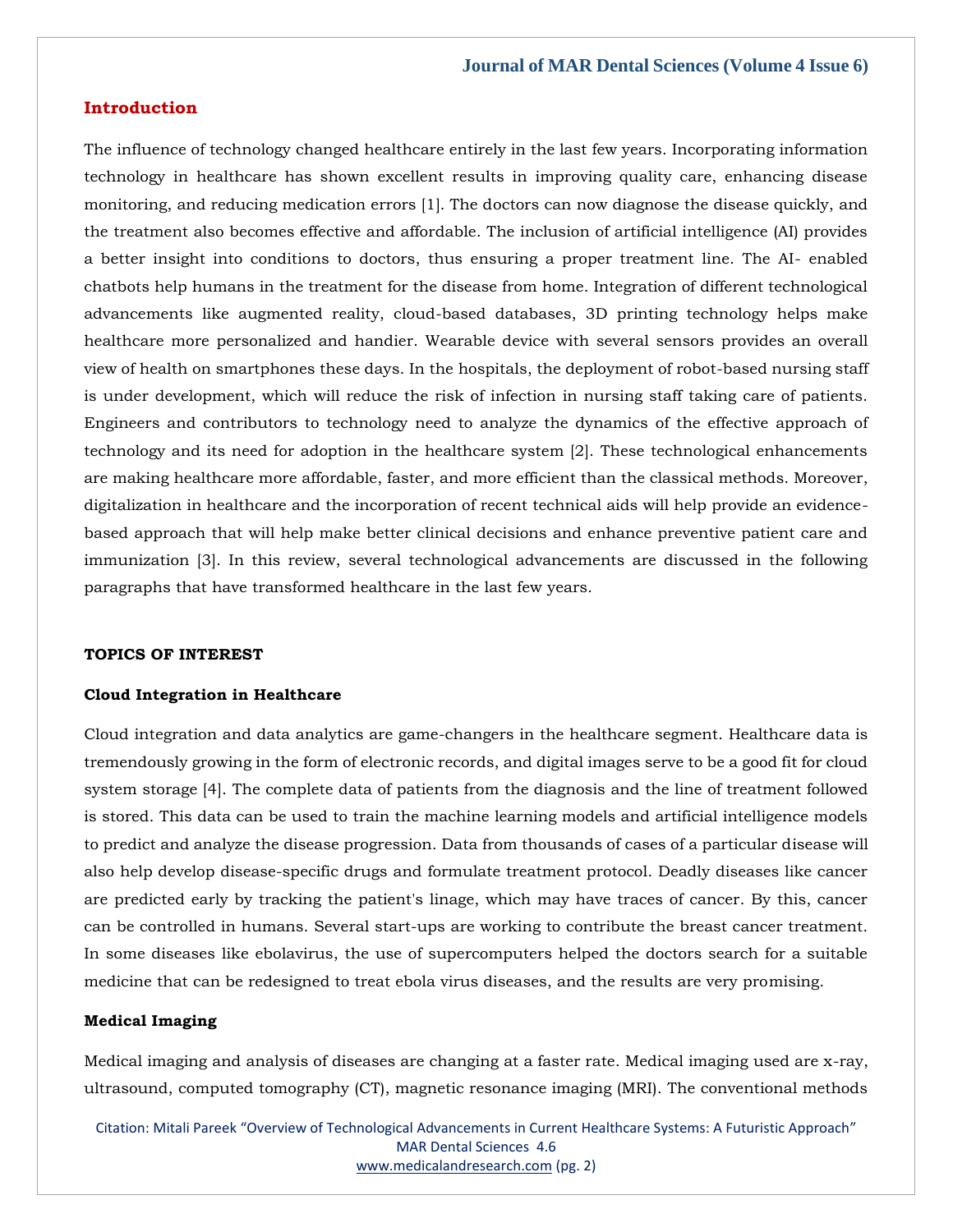#### **Journal of MAR Dental Sciences (Volume 4 Issue 6)**

are changing as the innovative technology is using advanced electromagnetic imaging techniques such as Terahertz tomography THz, infrared imagining, and thermography [5]. These changes are helping the patients by giving more informative imaging techniques with high resolution images and providing image-guided surgeries at a lower cost. Equipment is now becoming portable and easy to handle. By developing a handheld medical imaging device that can replace MRI and ultrasound big machines and give diagnosis more economically and efficiently. These handheld devices are also beneficial when patients cannot move and reach the imaging centres. When a dataset of images is used to train the artificial intelligence models, the results are quite efficient in predicting the diseases by comparing it with the existing image set, such as COIVD-19 [6].

#### **Drug Development**

The process of drug development by the conventional method is very costly and time taking. The process of drug development is also changing by new ways with use of artificial intelligence. This makes the process fast and cost-efficient. The molecular structure data and the drug's mechanism are combined for the simulations, which helps drug development. With the rate at which advancement is happing in technological drug development, it is sure that treatment will be made available faster for a new disease. The development of Virtual Physiological Human (VPH) is used to research heart disease and osteoporosis. The VPH is a computer model that is patient specific and are intended to develop personalized and preventive health services. [7]

#### **Virtual Reality (VR) and Augmented Reality (AR) in healthcare**

AR and VR products help doctor in training their students on the virtual models for the surgery [8]. Training on the virtual model gives the freedom to experiment without risking patients' life. The implementation of AR and VR is beneficial, but the virtual experience is very different from the real one. This point is critical. For example, in a virtual surgery experiment, the pain felt by a natural body is very different from the virtual patient. So, consideration of this difference is essential when doing actual surgery. In the recovery phase after surgery, it is essential to relax the patients for faster recovery, so VR headsets give relaxing views virtually in the hospital area only. The AR and VR also help to treat mental health issues like anxiety and fear by generating a suitable environment. However, psychological therapies could be greatly increased by exploring the ability of VR. The treatment outcomes could be modified with the help of technology's capability of altering the realities [9].

Citation: Mitali Pareek "Overview of Technological Advancements in Current Healthcare Systems: A Futuristic Approach" MAR Dental Sciences 4.6 [www.medicalandresearch.com](http://www.medicalandresearch.com/) (pg. 3)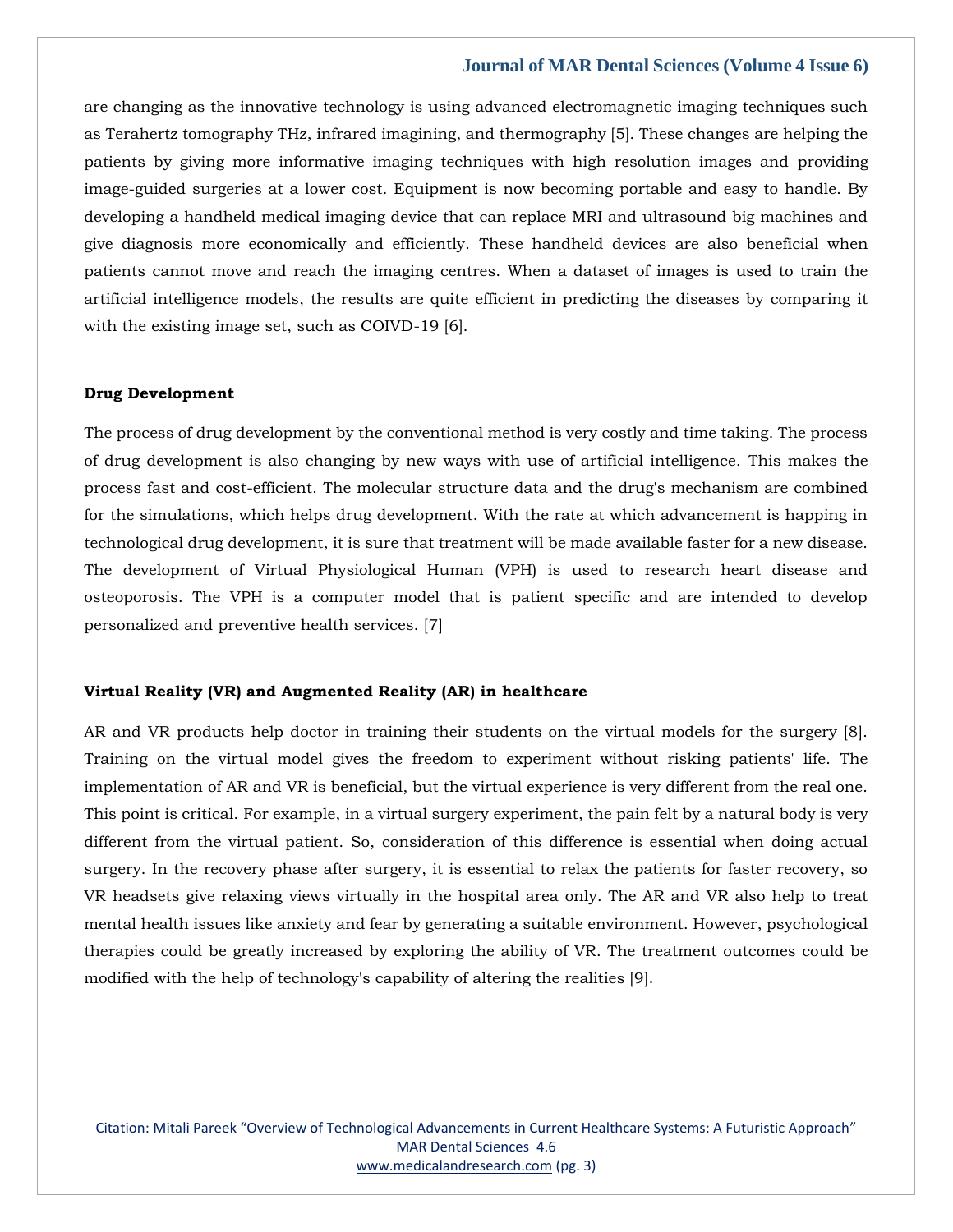#### **Wearable Healthcare and Medical Tricolor**

Wearable health care devices are essential in humans' busy lives as they have several essential features: heart rate monitoring, sleep tracking, footstep counting, and calorie count [10]. Advance health wearables also give oxygen level saturation and ECG data monitoring features that can be related to an individual's stress level. Therefore, health wear devices are primary investment as it is tracking the lifestyle and suggesting actions to maintain good physiological health. Medical tricolor is a device capable of diagnosing and analyzing all the diseases. This device has a powerful memory to store all the information for all the recognized diseases. This device can be referred to as a Swiss Army knife for physicians [11].

#### **Genome Sequencing and Nanotechnology**

The genome sequencing methods give vital, personalized information regarding drug sensitivity, allergy, and data about family history [12]. This information is beneficial for a disease like diabetes, in which linage plays an important role. Information on the tolerance to smoking and alcohol tells the individuals to control the intake for a safe life as smoking and alcohol may result in deadly disease. Nanotechnology is also contributing to better healthcare by developing micro-robots and smart pills that are changing the diagnostic methods. Smart pills are already in use for colon examination in a risk- free patientfriendly way [13]. Nano level drug delivery systems are beneficial in cancer treatment and several smallscale surgeries.

#### **Robotics**

The idea of accurate and efficient treatment, robots are the first choice of doctors. Machines are capable of doing work with high accuracy, and the duty cycle is also excellent compared to humans. With this thought, exoskeletons are new supporting devices that provide adequate support in spinal injury or paralysis. They are motorized mechanical, which helps the individual in movement. Physiologists could better understand human bodies with the help of exoskeleton to provide a novel experimental perturbation [14]. Personalized robots are developed to provide emotional and mental support because mental health is also critical where some people find it challenging to connect with real people [15]. Robot-assisted surgery is also increasing because the accuracy of human error is significantly less when robots are deployed. In pandemic situations where sensitizations are required at a reasonable level, robots are deployed to reduce life danger to humans to disinfect the areas. Soon the robots are also integrated with artificial intelligence to make decisions independently. Still, it is essential to look after the decision made by the robot for the prevention of danger.

Citation: Mitali Pareek "Overview of Technological Advancements in Current Healthcare Systems: A Futuristic Approach" MAR Dental Sciences 4.6 [www.medicalandresearch.com](http://www.medicalandresearch.com/) (pg. 4)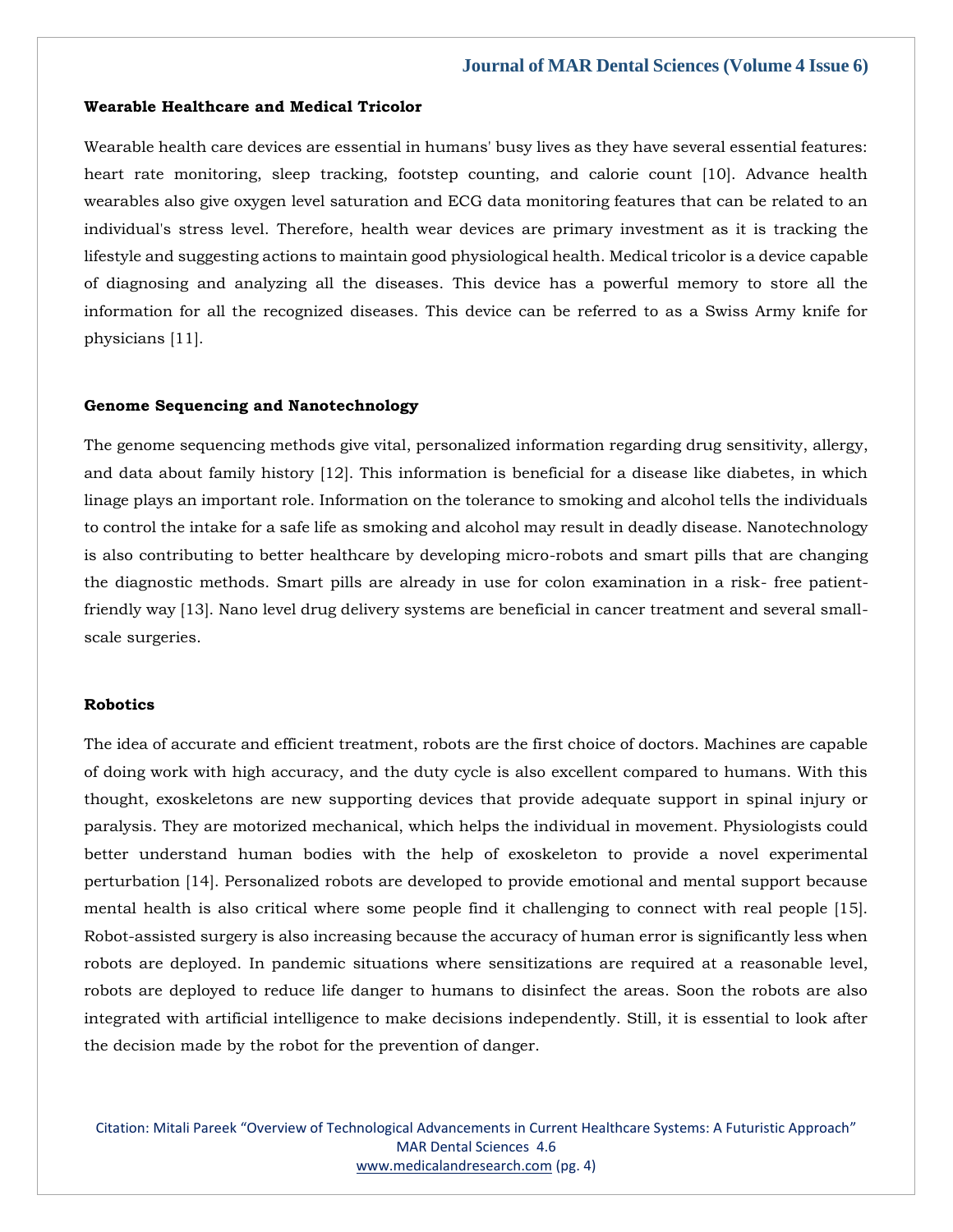# **3D printing**

The development in the field of additive manufacturing leads to better 3D printed products. 3D printing is getting faster and more precise in recent years. 3D printing provides the personalization of medical implants for better and long-lasting performance [16]. Replication of the exact part is now possible due to the responsive mechanism of 3D printing technology. Mainstream implementation in healthcare is in orthopaedics and dentistry at a billion-dollar level. 3D printing cannot completely replace the classical treatment because of the limitation in the material aspect. There are several issues with the material in 3D printing as material must be biocompatible, so the body does not identify it as a foreign element and does not accept it. Dimensional accuracy must be high when it comes to the case of the heart and other susceptible organs. Risk calculation in the implant is very critical for proper and safe treatment.

#### **Artificial Intelligence (AI)**

Artificial Intelligence aims to bring a rapid change in the working methodology of healthcare systems. The tremendous increase in the data flow and the incorporation of AI in various health care sectors will help reduce the system's complexity by improving decision-making ability and providing better treatment quality [17]. The AI and its other components, such as machine learning enable early diagnosis and prognosis evaluation which has the potential to decrease the morbidity and mortality rates [18,19]. The deployment of massive past data into AI training systems will help in future referencing and balancing clinician workload by providing them with a better treatment plan. AI is a reformative technology that is highly data-driven and will bring a massive paradigm shift in the healthcare systems. Still, there is a long way to go in the medical field as digitalization has started in reports, but it will take time to formulate an accurate data set that can be used in model training. [20]

# **Conclusion**

Integration of emergent technology in healthcare has great potential to create innovative methods that will further improve healthcare services' quality, safety, and cost optimization. The advanced technologies discussed in this work holds the capacity to make a healthier lifestyle and improve treatment planning. These technological advancements benefit both ends, i.e. easeing the diagnostic and treatment procedures for clinicians and improving the patients' overall healthcare. All the above progressive technologies will serve as a revolutionizing force in the current healthcare system. The implementation of these advancements needs to be assessed with the current market situation to balance the cost and quality delivered to maintain the overall health economy. There are a few challenges such as data aggregation, data privacy, data security of patients, and expert knowledge is required in the implimentaion of the same. In the near future, there will be widespread implementation of these

Citation: Mitali Pareek "Overview of Technological Advancements in Current Healthcare Systems: A Futuristic Approach" MAR Dental Sciences 4.6 [www.medicalandresearch.com](http://www.medicalandresearch.com/) (pg. 5)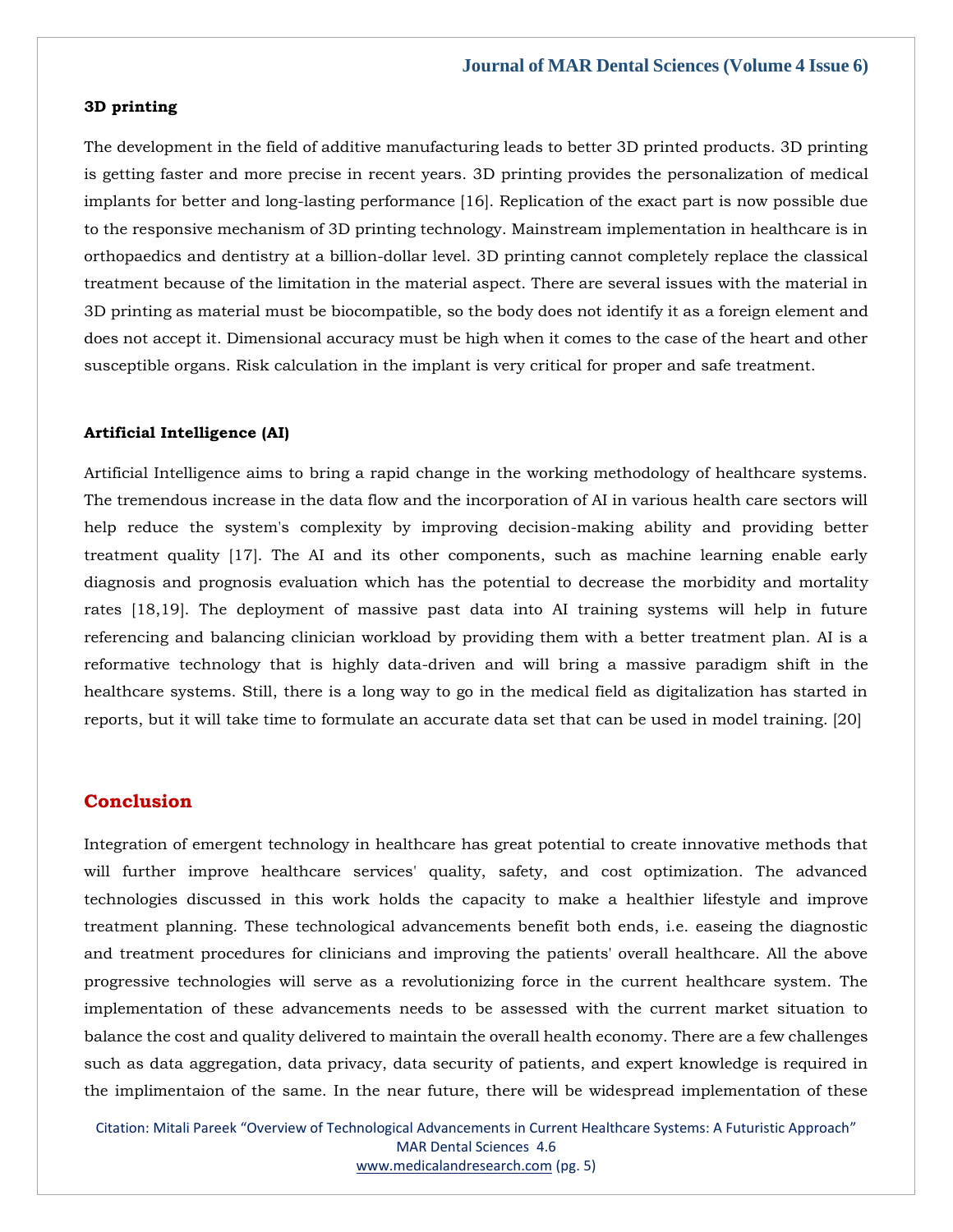#### **Journal of MAR Dental Sciences (Volume 4 Issue 6)**

technical aids to ultimately strive to save millions of lives and improve the healthcare facilities.

# **References**

1. [Chaudhry B, Wang J, Wu S, Maglione M, Mojica W, Roth E, Morton SC, Shekelle PG. Systematic](https://www.google.com/search?q=Systematic+review%3A+impact+of+health+information+technology+on+quality%2C+efficiency%2C+and+costs+of+medical+care&sxsrf=APq-WBv5wchlD7LYlJJkV3vnhnHU0AhyHQ%3A1645167796421&ei=tEQPYtOlGcHC3LUP-JKVyAg&ved=0ahUKEwjTz-fQ14j2AhVBIbcAHXhJBYkQ4dUDCA4&oq=Systematic+review%3A+impact+of+health+information+technology+on+quality%2C+efficiency%2C+and+costs+of+medical+care&gs_lcp=Cgdnd3Mtd2l6EAwyBwgjEOoCECcyBwgjEOoCECcyBwgjEOoCECcyBwgjEOoCECcyBwgjEOoCECcyBwgjEOoCECcyBwgjEOoCECcyBwgjEOoCECcyBwgjEOoCECcyBwgjEOoCECdKBAhBGABKBAhGGABQtgJYtgJglA1oAXABeACAAQCIAQCSAQCYAQCgAQGgAQKwAQrAAQE&sclient=gws-wiz)  [review: impact of health information technology on quality, efficiency, and costs of medical care. Ann](https://www.google.com/search?q=Systematic+review%3A+impact+of+health+information+technology+on+quality%2C+efficiency%2C+and+costs+of+medical+care&sxsrf=APq-WBv5wchlD7LYlJJkV3vnhnHU0AhyHQ%3A1645167796421&ei=tEQPYtOlGcHC3LUP-JKVyAg&ved=0ahUKEwjTz-fQ14j2AhVBIbcAHXhJBYkQ4dUDCA4&oq=Systematic+review%3A+impact+of+health+information+technology+on+quality%2C+efficiency%2C+and+costs+of+medical+care&gs_lcp=Cgdnd3Mtd2l6EAwyBwgjEOoCECcyBwgjEOoCECcyBwgjEOoCECcyBwgjEOoCECcyBwgjEOoCECcyBwgjEOoCECcyBwgjEOoCECcyBwgjEOoCECcyBwgjEOoCECcyBwgjEOoCECdKBAhBGABKBAhGGABQtgJYtgJglA1oAXABeACAAQCIAQCSAQCYAQCgAQGgAQKwAQrAAQE&sclient=gws-wiz)  [Intern Med. 2006 May 16;144\(10\):742-52. doi: 10.7326/0003-4819-144-10-200605160-00125. Epub](https://www.google.com/search?q=Systematic+review%3A+impact+of+health+information+technology+on+quality%2C+efficiency%2C+and+costs+of+medical+care&sxsrf=APq-WBv5wchlD7LYlJJkV3vnhnHU0AhyHQ%3A1645167796421&ei=tEQPYtOlGcHC3LUP-JKVyAg&ved=0ahUKEwjTz-fQ14j2AhVBIbcAHXhJBYkQ4dUDCA4&oq=Systematic+review%3A+impact+of+health+information+technology+on+quality%2C+efficiency%2C+and+costs+of+medical+care&gs_lcp=Cgdnd3Mtd2l6EAwyBwgjEOoCECcyBwgjEOoCECcyBwgjEOoCECcyBwgjEOoCECcyBwgjEOoCECcyBwgjEOoCECcyBwgjEOoCECcyBwgjEOoCECcyBwgjEOoCECcyBwgjEOoCECdKBAhBGABKBAhGGABQtgJYtgJglA1oAXABeACAAQCIAQCSAQCYAQCgAQGgAQKwAQrAAQE&sclient=gws-wiz)  [2006 Apr 11. PMID: 16702590.](https://www.google.com/search?q=Systematic+review%3A+impact+of+health+information+technology+on+quality%2C+efficiency%2C+and+costs+of+medical+care&sxsrf=APq-WBv5wchlD7LYlJJkV3vnhnHU0AhyHQ%3A1645167796421&ei=tEQPYtOlGcHC3LUP-JKVyAg&ved=0ahUKEwjTz-fQ14j2AhVBIbcAHXhJBYkQ4dUDCA4&oq=Systematic+review%3A+impact+of+health+information+technology+on+quality%2C+efficiency%2C+and+costs+of+medical+care&gs_lcp=Cgdnd3Mtd2l6EAwyBwgjEOoCECcyBwgjEOoCECcyBwgjEOoCECcyBwgjEOoCECcyBwgjEOoCECcyBwgjEOoCECcyBwgjEOoCECcyBwgjEOoCECcyBwgjEOoCECcyBwgjEOoCECdKBAhBGABKBAhGGABQtgJYtgJglA1oAXABeACAAQCIAQCSAQCYAQCgAQGgAQKwAQrAAQE&sclient=gws-wiz)

2. [Kern SE, Jaron D. Healthcare technology, economics, and policy: an evolving balance. IEEE](https://www.google.com/search?q=IEEE+Engineering+in+Medicine+and+Biology+Magazine+%3A+the+Quarterly+Magazine+of+the+Engineering+in+Medicine+%26+Biology+Society&sxsrf=APq-WBspm5GBdOJ9h7ywculuJ2kFkZsPQw%3A1645182000533&ei=MHwPYpHqH8WVseMPq7uY-AE&ved=0ahUKEwiRwu3FjIn2AhXFSmwGHasdBh8Q4dUDCA4&oq=IEEE+Engineering+in+Medicine+and+Biology+Magazine+%3A+the+Quarterly+Magazine+of+the+Engineering+in+Medicine+%26+Biology+Society&gs_lcp=Cgdnd3Mtd2l6EAwyBwgjEOoCECcyBwgjEOoCECcyBwgjEOoCECcyBwgjEOoCECcyBwgjEOoCECcyBwgjEOoCECcyBwgjEOoCECcyBwgjEOoCECcyBwgjEOoCECcyBwgjEOoCECdKBAhBGABKBAhGGABQ-wRY-wRgoQtoAXABeACAAQCIAQCSAQCYAQCgAQGgAQKwAQrAAQE&sclient=gws-wiz)  [Engineering in Medicine and Biology Magazine : the Quarterly Magazine of the Engineering in Medicine](https://www.google.com/search?q=IEEE+Engineering+in+Medicine+and+Biology+Magazine+%3A+the+Quarterly+Magazine+of+the+Engineering+in+Medicine+%26+Biology+Society&sxsrf=APq-WBspm5GBdOJ9h7ywculuJ2kFkZsPQw%3A1645182000533&ei=MHwPYpHqH8WVseMPq7uY-AE&ved=0ahUKEwiRwu3FjIn2AhXFSmwGHasdBh8Q4dUDCA4&oq=IEEE+Engineering+in+Medicine+and+Biology+Magazine+%3A+the+Quarterly+Magazine+of+the+Engineering+in+Medicine+%26+Biology+Society&gs_lcp=Cgdnd3Mtd2l6EAwyBwgjEOoCECcyBwgjEOoCECcyBwgjEOoCECcyBwgjEOoCECcyBwgjEOoCECcyBwgjEOoCECcyBwgjEOoCECcyBwgjEOoCECcyBwgjEOoCECcyBwgjEOoCECdKBAhBGABKBAhGGABQ-wRY-wRgoQtoAXABeACAAQCIAQCSAQCYAQCgAQGgAQKwAQrAAQE&sclient=gws-wiz)  [& Biology Society. 2003 Jan-Feb;22\(1\):16-19. DOI: 10.1109/memb.2003.1191444. PMID: 12683057.](https://www.google.com/search?q=IEEE+Engineering+in+Medicine+and+Biology+Magazine+%3A+the+Quarterly+Magazine+of+the+Engineering+in+Medicine+%26+Biology+Society&sxsrf=APq-WBspm5GBdOJ9h7ywculuJ2kFkZsPQw%3A1645182000533&ei=MHwPYpHqH8WVseMPq7uY-AE&ved=0ahUKEwiRwu3FjIn2AhXFSmwGHasdBh8Q4dUDCA4&oq=IEEE+Engineering+in+Medicine+and+Biology+Magazine+%3A+the+Quarterly+Magazine+of+the+Engineering+in+Medicine+%26+Biology+Society&gs_lcp=Cgdnd3Mtd2l6EAwyBwgjEOoCECcyBwgjEOoCECcyBwgjEOoCECcyBwgjEOoCECcyBwgjEOoCECcyBwgjEOoCECcyBwgjEOoCECcyBwgjEOoCECcyBwgjEOoCECcyBwgjEOoCECdKBAhBGABKBAhGGABQ-wRY-wRgoQtoAXABeACAAQCIAQCSAQCYAQCgAQGgAQKwAQrAAQE&sclient=gws-wiz)

3. [Gopal G, Suter-Crazzolara C, Toldo L, Eberhardt W. Digital transformation in healthcare](https://www.google.com/search?q=Digital+transformation+in+healthcare+-+architectures+of+present+and+future+information+technologies&sxsrf=APq-WBurOzH6a1lgmxREHsrZ4f1ZVTDbUQ%3A1645182364400&ei=nH0PYq66F6-XseMPy96N2AI&ved=0ahUKEwiu-K3zjYn2AhWvS2wGHUtvAysQ4dUDCA4&oq=Digital+transformation+in+healthcare+-+architectures+of+present+and+future+information+technologies&gs_lcp=Cgdnd3Mtd2l6EAwyBAgAEB46BwgjEOoCECdKBAhBGABKBAhGGABQoghYoghg9QtoAXABeACAAaYBiAGmAZIBAzAuMZgBAKABAaABArABCsABAQ&sclient=gws-wiz)  [architectures of present and future information technologies. Clin Chem Lab Med. 2019 Feb](https://www.google.com/search?q=Digital+transformation+in+healthcare+-+architectures+of+present+and+future+information+technologies&sxsrf=APq-WBurOzH6a1lgmxREHsrZ4f1ZVTDbUQ%3A1645182364400&ei=nH0PYq66F6-XseMPy96N2AI&ved=0ahUKEwiu-K3zjYn2AhWvS2wGHUtvAysQ4dUDCA4&oq=Digital+transformation+in+healthcare+-+architectures+of+present+and+future+information+technologies&gs_lcp=Cgdnd3Mtd2l6EAwyBAgAEB46BwgjEOoCECdKBAhBGABKBAhGGABQoghYoghg9QtoAXABeACAAaYBiAGmAZIBAzAuMZgBAKABAaABArABCsABAQ&sclient=gws-wiz)  [25;57\(3\):328-335. doi: 10.1515/cclm-](https://www.google.com/search?q=Digital+transformation+in+healthcare+-+architectures+of+present+and+future+information+technologies&sxsrf=APq-WBurOzH6a1lgmxREHsrZ4f1ZVTDbUQ%3A1645182364400&ei=nH0PYq66F6-XseMPy96N2AI&ved=0ahUKEwiu-K3zjYn2AhWvS2wGHUtvAysQ4dUDCA4&oq=Digital+transformation+in+healthcare+-+architectures+of+present+and+future+information+technologies&gs_lcp=Cgdnd3Mtd2l6EAwyBAgAEB46BwgjEOoCECdKBAhBGABKBAhGGABQoghYoghg9QtoAXABeACAAaYBiAGmAZIBAzAuMZgBAKABAaABArABCsABAQ&sclient=gws-wiz) 2018-0658. PMID: 30530878.

4. [Ahuja, Sanjay & Mani, Sindhu & Zambrano, Jesus. \(2012\). A Survey of the State of Cloud Computing](https://www.google.com/search?q=A+Survey+of+the+State+of+Cloud+Computing+in+Healthcare.+Network+and+Communication+Technologies&sxsrf=APq-WBuBtHtZvQ8vJOBfFc_QsFXhCIVVlA%3A1645182457728&ei=-X0PYpfbK-OdseMPmO-dwAE&ved=0ahUKEwjXu-6fjon2AhXjTmwGHZh3BxgQ4dUDCA4&oq=A+Survey+of+the+State+of+Cloud+Computing+in+Healthcare.+Network+and+Communication+Technologies&gs_lcp=Cgdnd3Mtd2l6EAw6BwgjEOoCECdKBAhBGABKBAhGGABQIlgiYIcGaAFwAXgAgAGYAYgBmAGSAQMwLjGYAQCgAQGgAQKwAQrAAQE&sclient=gws-wiz)  [in Healthcare. Network and Communication Technologies. 1. 10.5539/nct.v1n2p12.](https://www.google.com/search?q=A+Survey+of+the+State+of+Cloud+Computing+in+Healthcare.+Network+and+Communication+Technologies&sxsrf=APq-WBuBtHtZvQ8vJOBfFc_QsFXhCIVVlA%3A1645182457728&ei=-X0PYpfbK-OdseMPmO-dwAE&ved=0ahUKEwjXu-6fjon2AhXjTmwGHZh3BxgQ4dUDCA4&oq=A+Survey+of+the+State+of+Cloud+Computing+in+Healthcare.+Network+and+Communication+Technologies&gs_lcp=Cgdnd3Mtd2l6EAw6BwgjEOoCECdKBAhBGABKBAhGGABQIlgiYIcGaAFwAXgAgAGYAYgBmAGSAQMwLjGYAQCgAQGgAQKwAQrAAQE&sclient=gws-wiz)

5. [Banerjee, Amit & Chakraborty, Chinmay & Rathi, Megha. \(2020\). Medical Imaging, Artificial](https://www.google.com/search?q=Medical+Imaging%2C+Artificial+Intelligence%2C+Internet+of+Things%2C+Wearable+Devices+in+Terahertz+Healthcare+Technologies&sxsrf=APq-WBvXEeMgIzU0YY1K37a3829nQa3TuA%3A1645182473897&ei=CX4PYtijNqSSseMPpIqRkA0&ved=0ahUKEwiYzMmnjon2AhUkSWwGHSRFBNIQ4dUDCA4&oq=Medical+Imaging%2C+Artificial+Intelligence%2C+Internet+of+Things%2C+Wearable+Devices+in+Terahertz+Healthcare+Technologies&gs_lcp=Cgdnd3Mtd2l6EAwyBwgjEOoCECcyBwgjEOoCECcyBwgjEOoCECcyBwgjEOoCECcyBwgjEOoCECcyBwgjEOoCECcyBwgjEOoCECcyBwgjEOoCECcyBwgjEOoCECcyBwgjEOoCECdKBAhBGABKBAhGGABQqQRYqQRgoQpoAXABeACAAQCIAQCSAQCYAQCgAQGgAQKwAQrAAQE&sclient=gws-wiz)  [Intelligence, Internet of Things, Wearable Devices in Terahertz Healthcare Technologies. 10.1016/B978-](https://www.google.com/search?q=Medical+Imaging%2C+Artificial+Intelligence%2C+Internet+of+Things%2C+Wearable+Devices+in+Terahertz+Healthcare+Technologies&sxsrf=APq-WBvXEeMgIzU0YY1K37a3829nQa3TuA%3A1645182473897&ei=CX4PYtijNqSSseMPpIqRkA0&ved=0ahUKEwiYzMmnjon2AhUkSWwGHSRFBNIQ4dUDCA4&oq=Medical+Imaging%2C+Artificial+Intelligence%2C+Internet+of+Things%2C+Wearable+Devices+in+Terahertz+Healthcare+Technologies&gs_lcp=Cgdnd3Mtd2l6EAwyBwgjEOoCECcyBwgjEOoCECcyBwgjEOoCECcyBwgjEOoCECcyBwgjEOoCECcyBwgjEOoCECcyBwgjEOoCECcyBwgjEOoCECcyBwgjEOoCECcyBwgjEOoCECdKBAhBGABKBAhGGABQqQRYqQRgoQpoAXABeACAAQCIAQCSAQCYAQCgAQGgAQKwAQrAAQE&sclient=gws-wiz) [0-12-818556-](https://www.google.com/search?q=Medical+Imaging%2C+Artificial+Intelligence%2C+Internet+of+Things%2C+Wearable+Devices+in+Terahertz+Healthcare+Technologies&sxsrf=APq-WBvXEeMgIzU0YY1K37a3829nQa3TuA%3A1645182473897&ei=CX4PYtijNqSSseMPpIqRkA0&ved=0ahUKEwiYzMmnjon2AhUkSWwGHSRFBNIQ4dUDCA4&oq=Medical+Imaging%2C+Artificial+Intelligence%2C+Internet+of+Things%2C+Wearable+Devices+in+Terahertz+Healthcare+Technologies&gs_lcp=Cgdnd3Mtd2l6EAwyBwgjEOoCECcyBwgjEOoCECcyBwgjEOoCECcyBwgjEOoCECcyBwgjEOoCECcyBwgjEOoCECcyBwgjEOoCECcyBwgjEOoCECcyBwgjEOoCECcyBwgjEOoCECdKBAhBGABKBAhGGABQqQRYqQRgoQpoAXABeACAAQCIAQCSAQCYAQCgAQGgAQKwAQrAAQE&sclient=gws-wiz) 8.00008-2.

6. [Shervin Minaee, Rahele Kafieh, Milan Sonka, Shakib Yazdani, and Ghazaleh Jamalipour Soufi. Deep](https://www.google.com/search?q=Predicting+covid-19+from+chest+x-ray+images+using+deep+transfer+learning&sxsrf=APq-WBsZj_tGalXUrMqA6Uq6Chh4YdmQpA%3A1645182490875&ei=Gn4PYufqNNSQseMPzKyB-AU&ved=0ahUKEwjn39Wvjon2AhVUSGwGHUxWAF8Q4dUDCA4&oq=Predicting+covid-19+from+chest+x-ray+images+using+deep+transfer+learning&gs_lcp=Cgdnd3Mtd2l6EAw6BwgjEOoCECdKBAhBGABKBAhGGABQ9ANY9ANg4QpoAXAAeACAAb8EiAG_BJIBAzUtMZgBAKABAaABArABCsABAQ&sclient=gws-wiz)[covid: Predicting covid-19 from chest x-ray images using deep transfer learning. Medical Image Analysis,](https://www.google.com/search?q=Predicting+covid-19+from+chest+x-ray+images+using+deep+transfer+learning&sxsrf=APq-WBsZj_tGalXUrMqA6Uq6Chh4YdmQpA%3A1645182490875&ei=Gn4PYufqNNSQseMPzKyB-AU&ved=0ahUKEwjn39Wvjon2AhVUSGwGHUxWAF8Q4dUDCA4&oq=Predicting+covid-19+from+chest+x-ray+images+using+deep+transfer+learning&gs_lcp=Cgdnd3Mtd2l6EAw6BwgjEOoCECdKBAhBGABKBAhGGABQ9ANY9ANg4QpoAXAAeACAAb8EiAG_BJIBAzUtMZgBAKABAaABArABCsABAQ&sclient=gws-wiz)  [65:101794, 2020.](https://www.google.com/search?q=Predicting+covid-19+from+chest+x-ray+images+using+deep+transfer+learning&sxsrf=APq-WBsZj_tGalXUrMqA6Uq6Chh4YdmQpA%3A1645182490875&ei=Gn4PYufqNNSQseMPzKyB-AU&ved=0ahUKEwjn39Wvjon2AhVUSGwGHUxWAF8Q4dUDCA4&oq=Predicting+covid-19+from+chest+x-ray+images+using+deep+transfer+learning&gs_lcp=Cgdnd3Mtd2l6EAw6BwgjEOoCECdKBAhBGABKBAhGGABQ9ANY9ANg4QpoAXAAeACAAb8EiAG_BJIBAzUtMZgBAKABAaABArABCsABAQ&sclient=gws-wiz)

7. [Kohl P, Noble D. Systems biology and the virtual physiological human. Mol Syst Biol. 2009;5:292.](https://www.google.com/search?q=Systems+biology+and+the+virtual+physiological+human&sxsrf=APq-WBsrtTdsJlVEp57Q_cbusiut8dfqSg%3A1645182519789&ei=N34PYsDGLr6fseMPiISPuAc&ved=0ahUKEwiAvrm9jon2AhW-T2wGHQjCA3cQ4dUDCA4&oq=Systems+biology+and+the+virtual+physiological+human&gs_lcp=Cgdnd3Mtd2l6EAwyCAghEBYQHRAeOgcIIxDqAhAnSgQIQRgASgQIRhgAUKgIWKgIYJMMaAFwAXgAgAGFAogBhQKSAQMyLTGYAQCgAQGgAQKwAQrAAQE&sclient=gws-wiz)  [doi: 10.1038/msb.2009.51. Epub 2009 Jul 28. PMID: 19638973; PMCID: PMC2724980.](https://www.google.com/search?q=Systems+biology+and+the+virtual+physiological+human&sxsrf=APq-WBsrtTdsJlVEp57Q_cbusiut8dfqSg%3A1645182519789&ei=N34PYsDGLr6fseMPiISPuAc&ved=0ahUKEwiAvrm9jon2AhW-T2wGHQjCA3cQ4dUDCA4&oq=Systems+biology+and+the+virtual+physiological+human&gs_lcp=Cgdnd3Mtd2l6EAwyCAghEBYQHRAeOgcIIxDqAhAnSgQIQRgASgQIRhgAUKgIWKgIYJMMaAFwAXgAgAGFAogBhQKSAQMyLTGYAQCgAQGgAQKwAQrAAQE&sclient=gws-wiz)

8. [Ota D, Loftin B, Saito T, Lea R, Keller J. Virtual reality in surgical education. Comput Biol Med. 1995](https://www.google.com/search?q=Virtual+reality+in+surgical+education&sxsrf=APq-WBs97spf3aLWUlbW7KiV9gsw-fmPTg%3A1645182535169&ei=R34PYsHMCa6XseMPxtuy2A4&ved=0ahUKEwiBjOXEjon2AhWuS2wGHcatDOsQ4dUDCA4&oq=Virtual+reality+in+surgical+education&gs_lcp=Cgdnd3Mtd2l6EAwyBggAEBYQHjIGCAAQFhAeOgcIIxDqAhAnSgQIQRgASgQIRhgAUPAEWPAEYIkLaAFwAHgAgAHtAogB7QKSAQMzLTGYAQCgAQGgAQKwAQrAAQE&sclient=gws-wiz)  [Mar;25\(2\):127-37. doi: 10.1016/0010-4825\(94\)00009-f. PMID: 7554831.](https://www.google.com/search?q=Virtual+reality+in+surgical+education&sxsrf=APq-WBs97spf3aLWUlbW7KiV9gsw-fmPTg%3A1645182535169&ei=R34PYsHMCa6XseMPxtuy2A4&ved=0ahUKEwiBjOXEjon2AhWuS2wGHcatDOsQ4dUDCA4&oq=Virtual+reality+in+surgical+education&gs_lcp=Cgdnd3Mtd2l6EAwyBggAEBYQHjIGCAAQFhAeOgcIIxDqAhAnSgQIQRgASgQIRhgAUPAEWPAEYIkLaAFwAHgAgAHtAogB7QKSAQMzLTGYAQCgAQGgAQKwAQrAAQE&sclient=gws-wiz)

9. [Freeman, D., Reeve, S., Robinson, A., Ehlers, A., Clark, D., Spanlang, B., & Slater, M. \(2017\). Virtual](https://www.google.com/search?q=Virtual+reality+in+the+assessment%2C+understanding%2C+and+treatment+of+mental+health+disorders&sxsrf=APq-WBsbqolKtj2E8kJisw9qOktplHT7ZA%3A1645182550491&ei=Vn4PYv6iHdOUseMPs8u3kA0&ved=0ahUKEwj-pYzMjon2AhVTSmwGHbPlDdIQ4dUDCA4&oq=Virtual+reality+in+the+assessment%2C+understanding%2C+and+treatment+of+mental+health+disorders&gs_lcp=Cgdnd3Mtd2l6EAwyBQguEIAEOgcIIxDqAhAnSgQIQRgASgQIRhgAULAKWLAKYK8PaAJwAXgAgAGSAYgBkgGSAQMwLjGYAQCgAQGgAQKwAQrAAQE&sclient=gws-wiz)  [reality in the assessment, understanding, and treatment of](https://www.google.com/search?q=Virtual+reality+in+the+assessment%2C+understanding%2C+and+treatment+of+mental+health+disorders&sxsrf=APq-WBsbqolKtj2E8kJisw9qOktplHT7ZA%3A1645182550491&ei=Vn4PYv6iHdOUseMPs8u3kA0&ved=0ahUKEwj-pYzMjon2AhVTSmwGHbPlDdIQ4dUDCA4&oq=Virtual+reality+in+the+assessment%2C+understanding%2C+and+treatment+of+mental+health+disorders&gs_lcp=Cgdnd3Mtd2l6EAwyBQguEIAEOgcIIxDqAhAnSgQIQRgASgQIRhgAULAKWLAKYK8PaAJwAXgAgAGSAYgBkgGSAQMwLjGYAQCgAQGgAQKwAQrAAQE&sclient=gws-wiz) mental health disorders. Psychological Medicine, 47(14), 2393- [2400. doi:10.1017/S003329171700040X](https://www.google.com/search?q=Virtual+reality+in+the+assessment%2C+understanding%2C+and+treatment+of+mental+health+disorders&sxsrf=APq-WBsbqolKtj2E8kJisw9qOktplHT7ZA%3A1645182550491&ei=Vn4PYv6iHdOUseMPs8u3kA0&ved=0ahUKEwj-pYzMjon2AhVTSmwGHbPlDdIQ4dUDCA4&oq=Virtual+reality+in+the+assessment%2C+understanding%2C+and+treatment+of+mental+health+disorders&gs_lcp=Cgdnd3Mtd2l6EAwyBQguEIAEOgcIIxDqAhAnSgQIQRgASgQIRhgAULAKWLAKYK8PaAJwAXgAgAGSAYgBkgGSAQMwLjGYAQCgAQGgAQKwAQrAAQE&sclient=gws-wiz)

10. [Lu L, Zhang J, Xie Y, Gao F, Xu S, Wu X, Ye Z. Wearable Health Devices in Health Care: Narrative](https://www.google.com/search?q=Wearable+Health+Devices+in+Health+Care%3A+Narrative+Systematic+Review.&sxsrf=APq-WBvj1SAUW-qS4UVZ1-DhsmCK-q80ow%3A1645182584509&ei=eH4PYrqqHsybseMPmtGFoAc&ved=0ahUKEwi6xqjcjon2AhXMTWwGHZpoAXQQ4dUDCA4&oq=Wearable+Health+Devices+in+Health+Care%3A+Narrative+Systematic+Review.&gs_lcp=Cgdnd3Mtd2l6EAwyBggAEBYQHjoHCCMQ6gIQJ0oECEEYAEoECEYYAFC3BFi3BGD4C2gBcAF4AIAB7AWIAewFkgEDNi0xmAEAoAEBoAECsAEKwAEB&sclient=gws-wiz)  [Systematic Review. JMIR Mhealth Uhealth. 2020 Nov 9;8\(11\):e18907. doi: 10.2196/18907. PMID:](https://www.google.com/search?q=Wearable+Health+Devices+in+Health+Care%3A+Narrative+Systematic+Review.&sxsrf=APq-WBvj1SAUW-qS4UVZ1-DhsmCK-q80ow%3A1645182584509&ei=eH4PYrqqHsybseMPmtGFoAc&ved=0ahUKEwi6xqjcjon2AhXMTWwGHZpoAXQQ4dUDCA4&oq=Wearable+Health+Devices+in+Health+Care%3A+Narrative+Systematic+Review.&gs_lcp=Cgdnd3Mtd2l6EAwyBggAEBYQHjoHCCMQ6gIQJ0oECEEYAEoECEYYAFC3BFi3BGD4C2gBcAF4AIAB7AWIAewFkgEDNi0xmAEAoAEBoAECsAEKwAEB&sclient=gws-wiz)  [33164904; PMCID: PMC7683248.](https://www.google.com/search?q=Wearable+Health+Devices+in+Health+Care%3A+Narrative+Systematic+Review.&sxsrf=APq-WBvj1SAUW-qS4UVZ1-DhsmCK-q80ow%3A1645182584509&ei=eH4PYrqqHsybseMPmtGFoAc&ved=0ahUKEwi6xqjcjon2AhXMTWwGHZpoAXQQ4dUDCA4&oq=Wearable+Health+Devices+in+Health+Care%3A+Narrative+Systematic+Review.&gs_lcp=Cgdnd3Mtd2l6EAwyBggAEBYQHjoHCCMQ6gIQJ0oECEEYAEoECEYYAFC3BFi3BGD4C2gBcAF4AIAB7AWIAewFkgEDNi0xmAEAoAEBoAECsAEKwAEB&sclient=gws-wiz)

11. [https://www.apple.com/in/watch/.](file:///C:/Users/Arief%20Mahimudh/Desktop/11.%20https:/www.apple.com/in/watch/)

Citation: Mitali Pareek "Overview of Technological Advancements in Current Healthcare Systems: A Futuristic Approach" MAR Dental Sciences 4.6 [www.medicalandresearch.com](http://www.medicalandresearch.com/) (pg. 6)